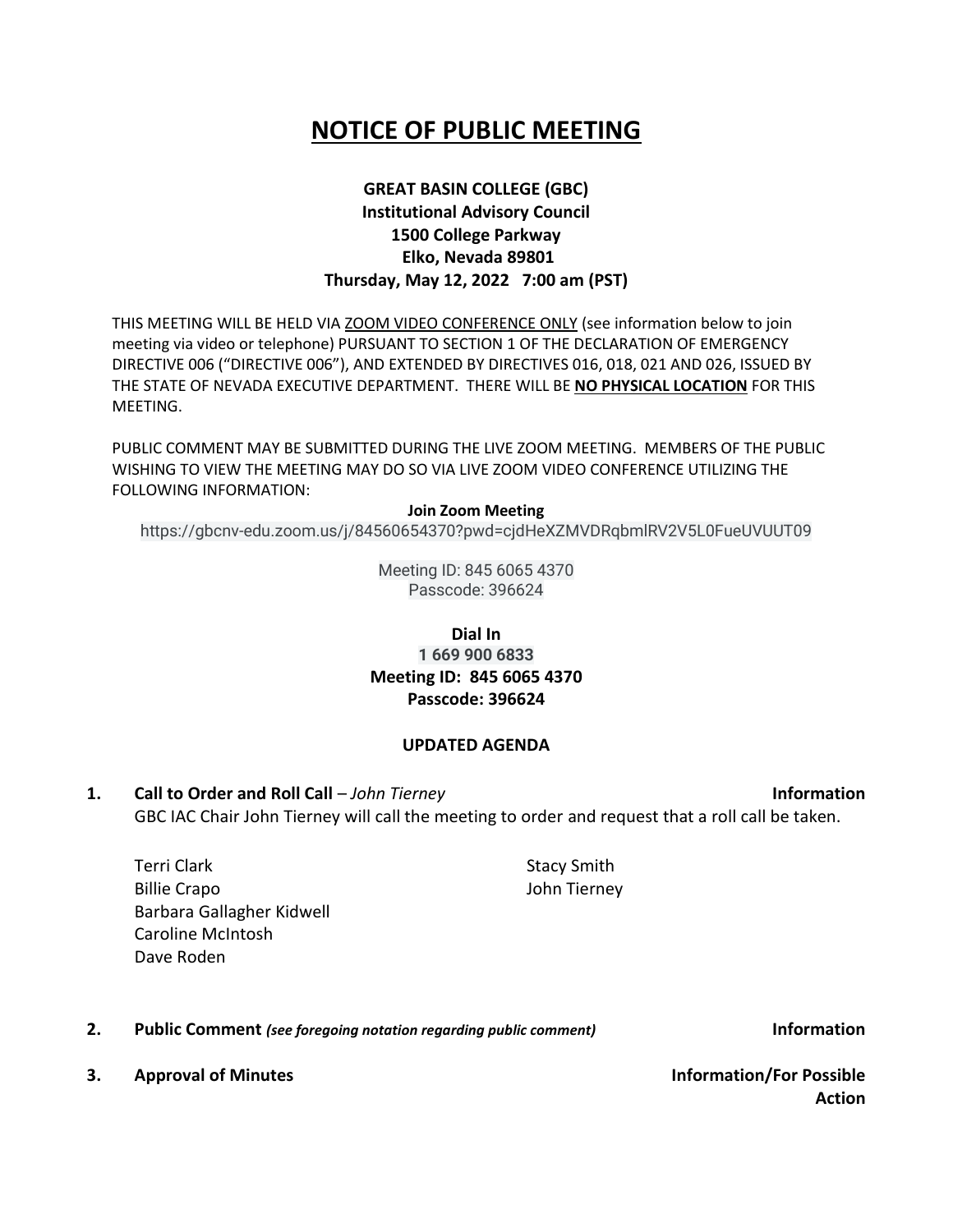|     | GBC Institutional Advisory Council will review, recommend<br>changes, and/or approve the minutes of the GBC IAC meeting on<br>March 17, 2022.                                                                                                                                  |                    |
|-----|--------------------------------------------------------------------------------------------------------------------------------------------------------------------------------------------------------------------------------------------------------------------------------|--------------------|
| 4.  | GBC IAC Chair Report - John Tierney                                                                                                                                                                                                                                            | <b>Information</b> |
| 5.  | <b>IAC Member Reports</b><br>GBC IAC members will report on community needs.                                                                                                                                                                                                   |                    |
| 6.  | President's Report - Joyce Helens                                                                                                                                                                                                                                              | <b>Information</b> |
|     | President Helens will give an end of the year report and may call upon GBC staff<br>in attendance to add to the discussion.                                                                                                                                                    |                    |
| 7.  | Vice President for Student & Academic Affairs Report - Jake Rivera<br>Vice President Rivera will give an end of year report and may call upon GBC<br>staff in attendance to add to the discussion. Dean Mary Doucette will present<br>the GBC Strategic Plan Draft for Review. | <b>Information</b> |
| 8.  | Vice Chancellor for Student & Academic Affairs Report - Crystal Abba                                                                                                                                                                                                           | <b>Information</b> |
|     | Vice Chancellor for Student & Academic Affairs and Officer in Charge<br>Crystal Abba will give a verbal report on important issues.                                                                                                                                            |                    |
| 9.  | <b>Superintendents' Report</b><br>Area superintendents present will be given an opportunity to report<br>from their areas.                                                                                                                                                     | <b>Information</b> |
| 10. | <b>New Business</b><br>Items for consideration at future meetings may be suggested. Any discussion of an item under<br>"New Business" is limited to description and clarification of the subject matter of the item,<br>which may include the reasons for the request.         | <b>Information</b> |
| 11. | Public Comment (see foregoing notation regarding public comment)                                                                                                                                                                                                               | <b>Information</b> |
| 12. | <b>Adjourn</b>                                                                                                                                                                                                                                                                 | <b>Information</b> |
|     | This notice and agenda has been posted at or before 9:00 a.m. on May 9, 2022, three business days before the<br>meeting, in accordance with NRS 241.020, at the meeting location and at the following public locations:                                                        |                    |
|     | GBC's IAC website (http://www.gbcnv.edu/administration/advisory.html)<br>$\bullet$<br>The Nevada Public Notice website pursuant to NRS 232.2175 (http://notice.nv.gov/)<br>$\bullet$                                                                                           |                    |

## **IMPORTANT INFORMATION ABOUT THE AGENDA AND PUBLIC MEETING**